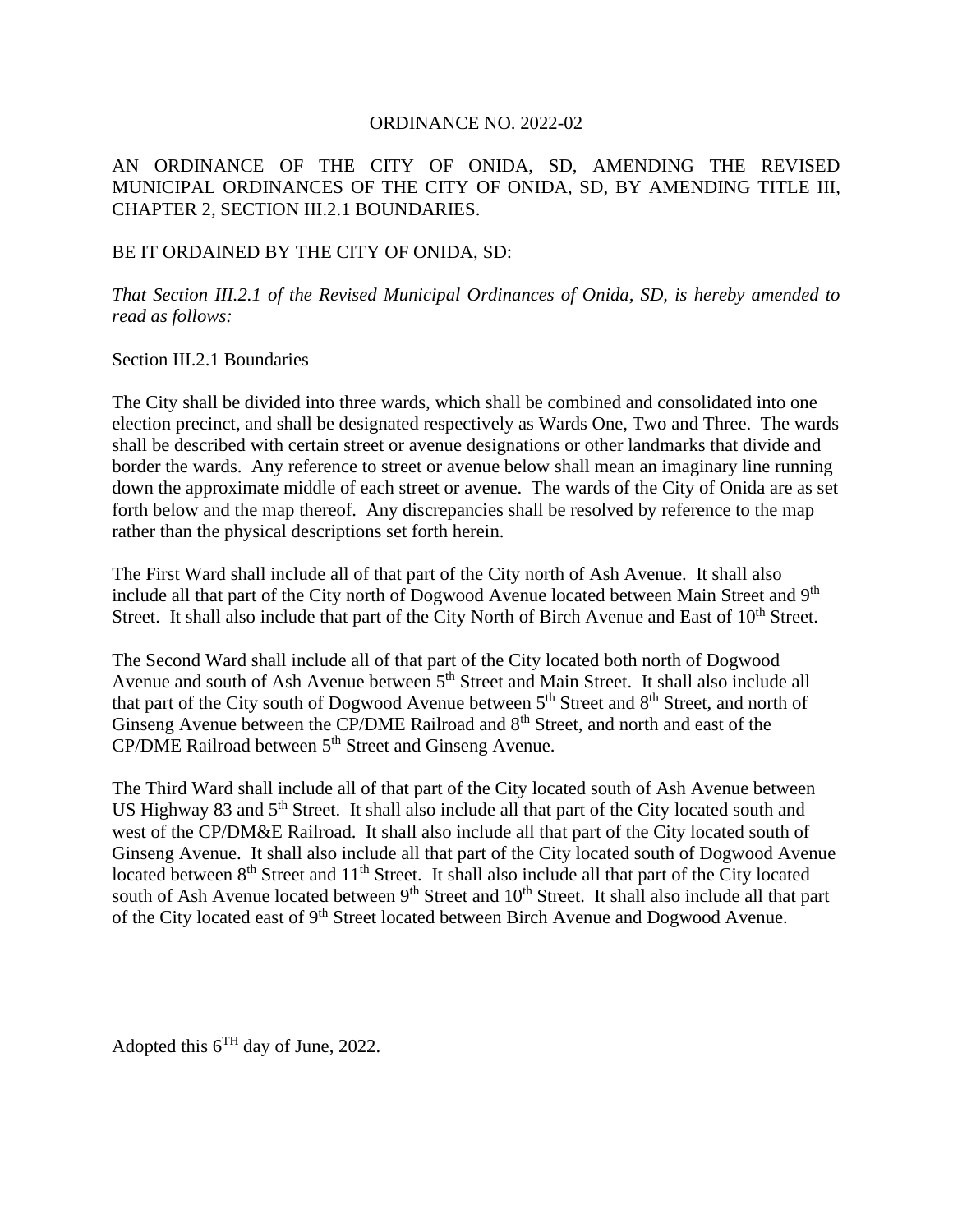Mayor, LaJena Gruis Date

ATTEST:

Finance Officer, Rondha Hiller Date

Seal:

First Reading: 5-3-2022 Second Reading & Adoption: 6-6-2022 Effective Date: 6-26-2022

Published June  $16<sup>th</sup>$ , 2022 at the approximate cost of \$